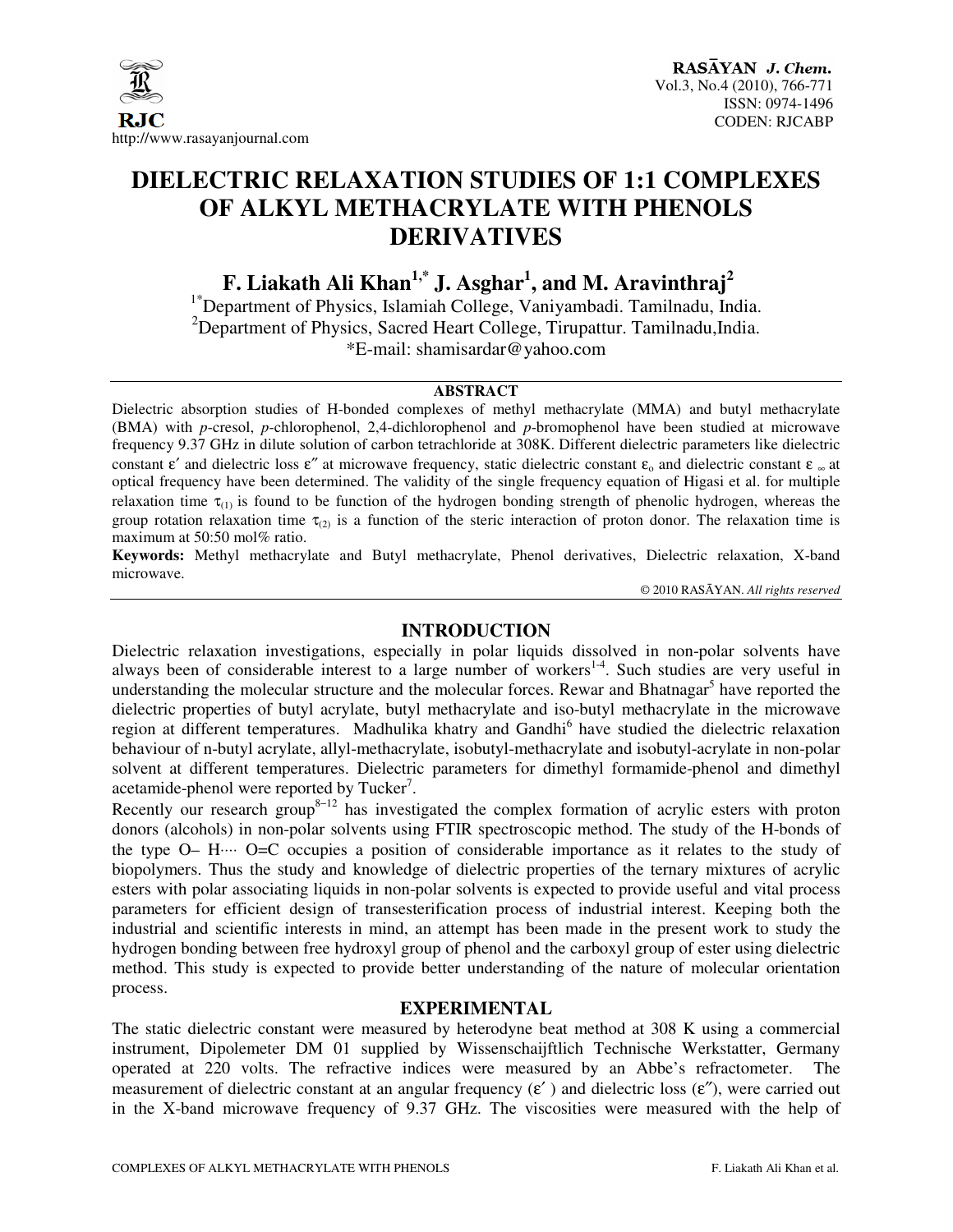Oswald's viscometer. The temperature of all these measurements were maintained at  $35 \pm 0.1$  °C using a water circulating thermostat. E. Merck variety of methyl methacrylate, butyl methacrylate and 2,4 dichlorophenol, distilled samples of *p*-cresol and *p*-chlorophenol and recrystallized *p*-bromophenol were used. The physical parameters of all the chemicals used here have been checked against their literature values.

The proton donors (phenols) and the acceptors (methacrylates) under study were separately dissolved at the same molar concentration (0.3 mol.  $L^{-1}$ ) in the solvent carbon tetrachloride. Their dielectric constants were measured separately. Then the two solution were mixed in different proportions but with the total concentration kept at a fixed value and were subjected to the dielectric constant measurements.

As the maximum deviation of dielectric constant for all the systems studied occurs at equimolar ratio of the solutes, it is presumed that the deviation is due to the formation of 1:1 complexes alone.

#### **Dielectric Parameters**

According to Higasi method<sup>13</sup>, the average relaxation time  $\tau_{(1)}$  is described by

$$
\tau_{(1)} = a'' / \omega (a' - a_{\infty})
$$
\n
$$
\tau_{(1)} = a'' / \omega (a' - a_{\infty})
$$
\n(1)

while the overall dielectric relaxation  $\tau_{(2)}$  is given by,

$$
\tau_{(2)} = (a_0 - a') \alpha''/\omega a''
$$
  
\n
$$
\tau_o = \sqrt{\tau_{(1)} \tau_{(2)}}
$$
\n(2)

 $\tau_{o}$  may be called the mean relaxation time.

Where  $\omega$  is the angular frequency  $a_0$ , a', a'' and  $a_\infty$  are defined by equation (3)

$$
\begin{aligned} \n\mathbf{\varepsilon}_{0} &= \mathbf{\varepsilon}_{01} + \mathbf{a}_{0} \mathbf{w}_{2} \\ \n\mathbf{\varepsilon}' &= \mathbf{\varepsilon}'_{1} + \mathbf{a}' \mathbf{w}_{2} \\ \n\mathbf{\varepsilon}_{\infty} &= \mathbf{\varepsilon}_{1\infty} + \mathbf{a}_{\infty} \mathbf{w}_{2} \n\end{aligned} \tag{3}
$$

in which subscript 1 refers to the pure solvent and 2 refers to the solute, 0 refers to the static frequency and  $\infty$  refers to the infinite or optical frequency measurements and  $w_2$  is the weight fraction of the solute. The molar free energies have been calculated using the Eyring's equation,

$$
\tau = (h / kT) \exp(\Delta F_{\tau} / RT)
$$
 (4)

$$
\eta = (Nh/V) \exp(\Delta F_{\eta}/RT) \tag{5}
$$

where, h is the Plank's constant, k Boltzmann constant, N Avogadro number and V is the molar volume.

#### **RESULTS AND DISCUSSION**

The ternary systems selected were methacrylate (methyl and butyl) with proton donors (*p*-cresol, *p*chlorophenol, 2, 4-dichlorophenol and *p*-bromophenol) using carbon tetrachloride as solvent. The relaxation time τ, of methacrylate (methyl and butyl) with proton donors (*p*-cresol, *p*-chlorophenol, 2,4 dichlorophenol and *p*-bromophenol) in carbon tetrachloride at 308K have been provided in Tables 1-8. A perusal of Tables 1-8 shows that, the value of relaxation time increases with increasing chain length of methacrylate and acidity of Phenols<sup>7-13</sup>. The increase in relaxation time may be due to the increase in methacrylate and acidity of Phenols<sup>7-13</sup>.

effective radius of the rotating unit. The observed higher value of BMA can be attributed to the larger size of BMA molecule in comparison to MMA molecules. In these systems, the complex formation is likely to occur between  $H^{\delta^+}$  of phenols and  $O^{\delta^-}$  of C=O group of ester. Oxygen atom is sp<sup>3</sup> hybridized and in the ester structure there is a lot of voids available for O-H to penetrate and enter into complexation components. Carbon tetrachloride is a symmetrical and a non-polar molecule. But each chlorine atom in this molecule is highly polarizable due to its three lone pair of electrons and therefore it can function as an electron donor. Therefore, there is a possibility of interaction between the positive hydrogen of hydroxyl group and a chlorine atom of the carbon tetrachloride molecule. The potential hydrogen bonding nature of the carbon tetrachloride molecule may contribute to increasing the relaxation time<sup>14</sup>. It has been found that two opposing effects namely specific interactions between C=O group of ester and –OH group of phenol and non–specific dispersion interactions, i.e breaking of intermolecular hydrogen bonds in phenols are possibly operative in these mixtures. The relative size of both ester and phenol molecules determines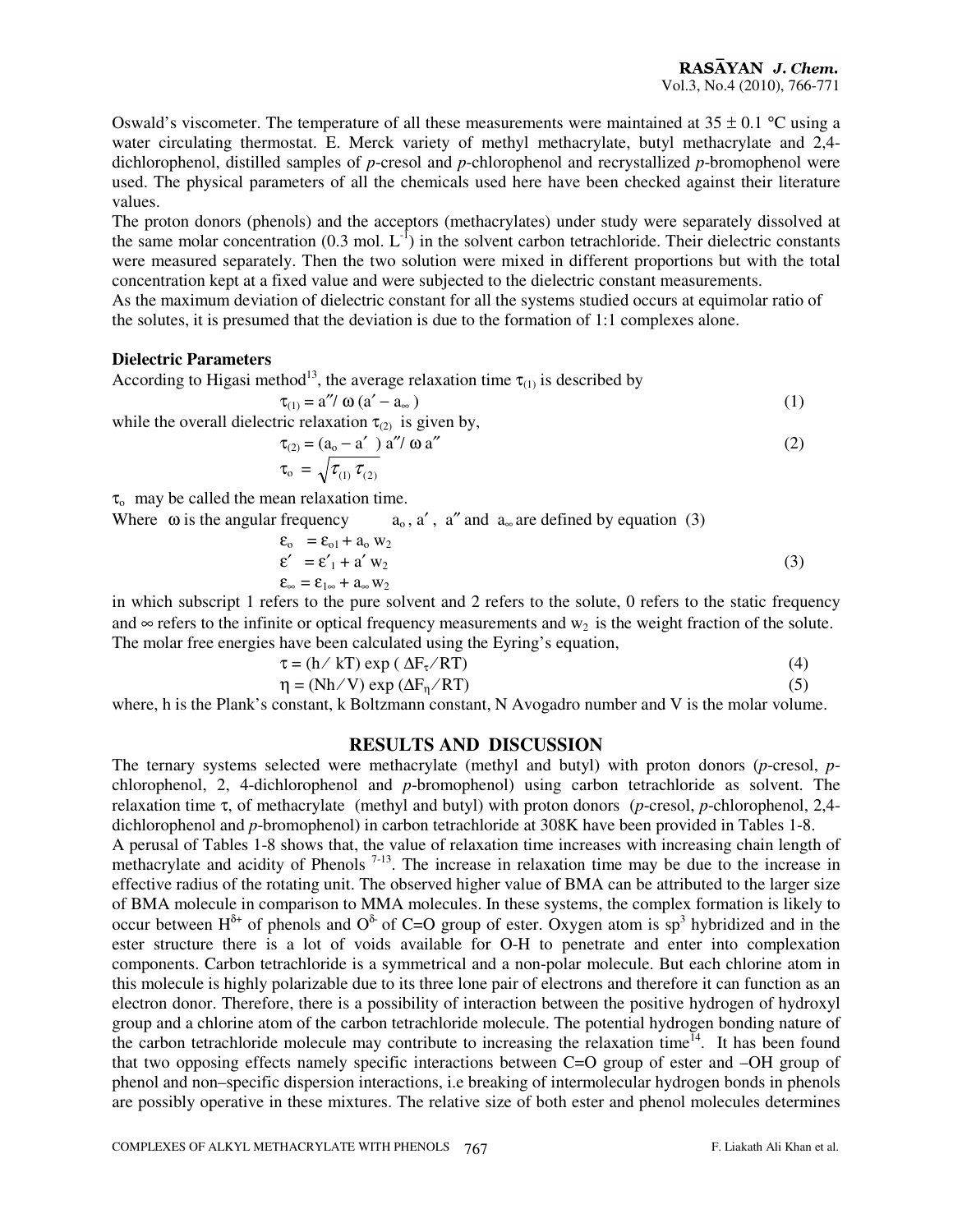the predominance of a particular type of interaction over the other. Our results show that the relaxation time is larger at 1:1 mole ratio of methacrylates with phenols. The relaxation time decreases conspicuously for the other mole ratios but are higher than either of the components. Saxena<sup>15</sup> studied the H-bonding in some carbonyl + phenol derivative systems in different compositions. They also observed that the relaxation time of ternary mixtures is always much greater than either of the polar solutes in the inert solvent.

The relaxation time for dilute solution of *p*-cresol, *p*-chlorophenol, 2,4-dichlorophenol and *p*bromophenol observed in the present study ranges between 14 and 35 ps, with excess of phenols, the relaxation time of methacrylate + phenol system show slight increase. This result is in agreement with the earlier investigations of Tucker<sup>7</sup>.

The results also show that the molecular association between methacrylate and phenols is maximum at 50:50 mol% ratio and then decreases at other mol %. From this we conclude that the 1:1 complex is dominant in acrylates-phenol systems. The relaxation time  $\tau$  increases with increasing acidity of proton donor in complex systems. At high concentration of phenol in the mixtures, there are large numbers of alcohol molecules surrounding the ester molecules. The associative phenol molecules act as proton donors enabling hydrogen bonding with acrylates molecules. Thus dipole-dipole interaction occurs in such a way that the effective dipole moment gets increased and linear α-multimers are formed. The dipole-dipole interaction is the interaction of the –OH group of phenol with C=O of ester. At low concentration of phenol in the mixtures, there are only a small number of phenol molecules to enable dipole-dipole interaction through hydrogen bonding with non-associative acrylates molecules. As a result, weak intermolecular interactions occur.

The relaxation time of methacrylates with 2, 4-dichlorophenol is less than that of methacrylate with other phenol complexes due to steric hindrance and inductive effect. The relaxation time increases with increasing alkyl chain length of ester and acidity of proton donor (phenols), indicating that the degree of cooperation for reorientation of the molecules increases with increasing length and the bulk of cluster increases. The relaxation time increases with increasing chain length with the fact that the relaxation time is directly related to the size of the molecules<sup>16-18</sup>. The molar free energy of activation for viscous flow  $\Delta F_{\eta}$  and the free energy  $\Delta F_{\tau}$  are calculated and given in Table–9. It is evident from our data that the  $\Delta F_{\eta}$ is >  $\Delta F_{\tau}$ . This is in agreement with the fact that the process of viscous flow, which involves both the rotational and transnational forms of motion, faced greater interference from neighbors than dielectric relaxation, which takes place by rotation only<sup>19</sup>. Smyth<sup>20</sup> pointed out that the relaxation time of a proton donor increases as the acceptor ability of the solvent environment increases. Similarly for a given proton acceptor, the relaxation time must increase with the proton donor ability of the donor solute. Our results are in accordance with this conclusion.

#### **CONCLUSIONS**

The hydrogen bonded complexes of alkyl methacrylate (methyl and butyl) and phenols (*p*-cresol, *p*chlorophenol, 2,4-dichlorophenol and *p*-bromophenol) have been studied in dilute solution of carbon tetrachloride using dielectric method. From this study it may be concluded that the alkyl chain length of alkyl acrylates and acidity of phenols plays a significant role in the determination of dielectric properties of the above systems studied.

| Ratio of<br>$p$ -cresol : MMA | Weight<br>fraction | $\varepsilon'$ | $\varepsilon''$ | $\varepsilon_{0}$ | $\epsilon_{\infty}$ |              | Relaxation time (ps) using Higasi's<br>method |              |
|-------------------------------|--------------------|----------------|-----------------|-------------------|---------------------|--------------|-----------------------------------------------|--------------|
|                               | $W_2$              |                |                 |                   |                     | $\tau_{(1)}$ | $\tau_{(2)}$                                  | $\tau_{(0)}$ |
| 1:3                           | 0.021              | 2.498          | 0.148           | 2.622             | 2.228               | 11.78        | 14.15                                         | 12.91        |
| 1:2                           | 0.023              | 2.512          | 0.207           | 2.723             | 2.231               | 15.67        | 17.21                                         | 16.43        |
| 1:1                           | 0.025              | 2.523          | 0.236           | 2.892             | 2.234               | 19.58        | 26.40                                         | 22.33        |
| 2:1                           | 0.028              | 2.487          | 0.225           | 2.811             | 2.235               | 18.43        | 24.32                                         | 21.52        |
| 3:1                           | 0.029              | 2.451          | 0.217           | 2.718             | 2.237               | 17.23        | 20.78                                         | 19.27        |

Table-1: Values of dielectric constants and relaxation times for various weight fractions of *p*-cresol with Methyl methacrylate in carbon tetrachloride.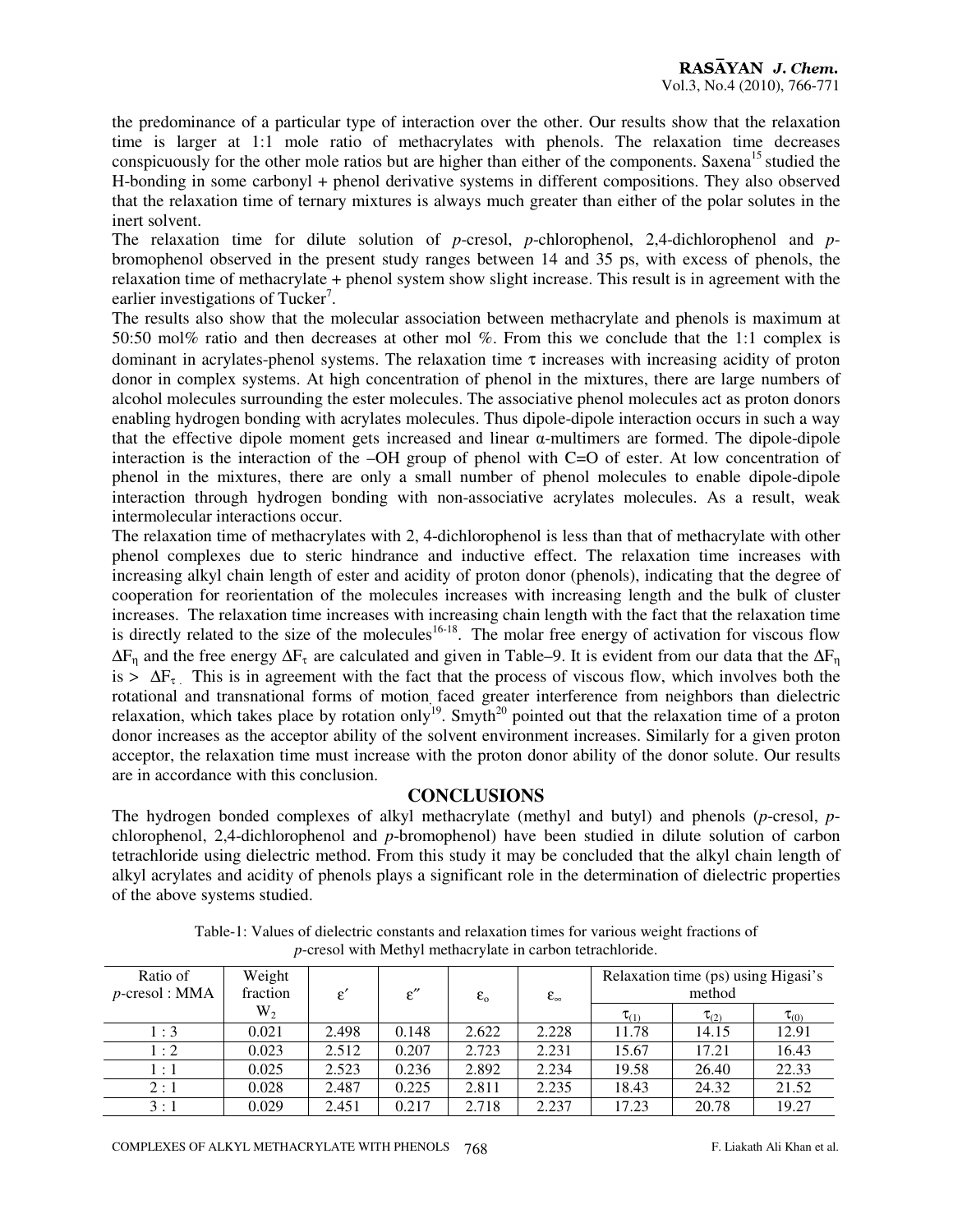| Ratio of<br>$p$ -chlorophenol: | Weight<br>fraction $W_2$ | $\varepsilon'$ | $\varepsilon''$ | $\varepsilon_{0}$ | $\epsilon_{\infty}$ |              | Relaxation time (ps) using<br>Higasi's method |              |
|--------------------------------|--------------------------|----------------|-----------------|-------------------|---------------------|--------------|-----------------------------------------------|--------------|
| <b>MMA</b>                     |                          |                |                 |                   |                     | $\tau_{(1)}$ | $\tau_{(2)}$                                  | $\tau_{(0)}$ |
| 1:3                            | 0.027                    | 2.472          | 0.162           | 2.647             | 2.235               | 16.19        | 18.24                                         | 17.18        |
| 1:2                            | 0.028                    | 2.488          | 0.205           | 2.792             | 2.237               | 22.63        | 25.04                                         | 23.80        |
| 1:1                            | 0.031                    | 2.508          | 0.222           | 2.879             | 2.241               | 25.58        | 28.22                                         | 25.79        |
| 2:1                            | 0.032                    | 2.478          | 0.213           | 2.808             | 2.243               | 23.54        | 26.16                                         | 23.74        |
| 3:1                            | 0.034                    | 2.446          | 0.204           | 2.732             | 2.245               | 20.09        | 23.67                                         | 21.23        |

Table-2: Values of dielectric constants and relaxation times for various weight fractions of *p*-chlorophenol with Methyl methacrylate in carbon tetrachloride.

Table-3: Values of dielectric constants and relaxation times for various weight fractions of 2,4-dichlorophenol with Methyl methacrylate in carbon tetrachloride.

| Ratio of $2,4$ -<br>dichlorophenol | Weight<br>fraction | $\varepsilon$ | $\varepsilon''$ | $\varepsilon_{0}$ | $\epsilon_{\infty}$ |              | Relaxation time (ps) using Higasi's<br>method |              |
|------------------------------------|--------------------|---------------|-----------------|-------------------|---------------------|--------------|-----------------------------------------------|--------------|
| :MMA                               | $W_2$              |               |                 |                   |                     | $\tau_{(1)}$ | $\tau_{(2)}$                                  | $\tau_{(0)}$ |
| 1:3                                | 0.020              | 2.471         | 0.193           | 2.652             | 2.230               | 13.41        | 15.84                                         | 14.57        |
| 1:2                                | 0.023              | 2.453         | 0.178           | 2.667             | 2.232               | 16.61        | 20.49                                         | 18.45        |
| 1:1                                | 0.026              | 2.468         | 0.241           | 2.789             | 2.234               | 19.76        | 22.49                                         | 21.08        |
| 2:1                                | 0.028              | 2.453         | 0.236           | 2.745             | 2.236               | 19.07        | 20.89                                         | 19.96        |
| 3:1                                | 0.031              | 4.432         | 0.233           | 2.722             | 2.238               | 18.22        | 21.02                                         | 18.59        |

Table-4: Values of dielectric constants and relaxation times for various weight fractions of *p*-bromophenol with Methyl methacrylate in carbon tetrachloride.

| Ratio of<br>$p$ -bromophenol | Weight<br>fraction $W_2$ | £.    | $\varepsilon''$ | $\epsilon_{0}$ | $\epsilon_{\infty}$ |              | Relaxation time (ps) using<br>Higasi's method |              |
|------------------------------|--------------------------|-------|-----------------|----------------|---------------------|--------------|-----------------------------------------------|--------------|
| :MMA                         |                          |       |                 |                |                     | $\tau_{(1)}$ | $\tau_{(2)}$                                  | $\tau_{(0)}$ |
| 1:3                          | 0.025                    | 2.456 | 0.213           | 2.705          | 2.236               | 16.97        | 19.74                                         | 18.30        |
| 1:2                          | 0.027                    | 2.462 | 0.223           | 2.839          | 2.239               | 23.10        | 28.55                                         | 25.68        |
| 1:1                          | 0.030                    | 2.451 | 0.356           | 3.229          | 2.242               | 29.91        | 36.90                                         | 33.22        |
| 2:1                          | 0.031                    | 2.446 | 0.312           | 2.946          | 2.243               | 25.70        | 29.06                                         | 26.37        |
| 3:1                          | 0.033                    | 2.422 | 0.233           | 2.761          | 2.245               | 23.73        | 25.79                                         | 24.13        |

Table-5: Values of dielectric constants and relaxation times for various weight fractions of with *p*-cresol with Butyl methacrylate in carbon tetrachloride.

| Ratio of<br>$p$ -cresol : BMA | Weight<br>fraction | $\varepsilon'$ | $\varepsilon''$ | $\varepsilon_{0}$ | $\epsilon_{\infty}$ |              | Relaxation time (ps) using Higasi's<br>method |              |
|-------------------------------|--------------------|----------------|-----------------|-------------------|---------------------|--------------|-----------------------------------------------|--------------|
|                               | $W_2$              |                |                 |                   |                     | $\tau_{(1)}$ | $\tau_{(2)}$                                  | $\tau_{(0)}$ |
| 1:3                           | 0.025              | 2.388          | 0.188           | 2.611             | 2.234               | 17.07        | 20.03                                         | 18.49        |
| 1:2                           | 0.027              | 2.422          | 0.201           | 2.689             | 2.236               | 21.48        | 22.43                                         | 21.95        |
| 1:1                           | 0.029              | 2.493          | 0.233           | 2.948             | 2.245               | 26.23        | 32.98                                         | 29.41        |
| 2:1                           | 0.031              | 2.486          | 0.225           | 2.897             | 2.248               | 22.21        | 30.85                                         | 26.18        |
| 3:1                           | 0.033              | 2.471          | 0.204           | 2.794             | 2.249               | 20.63        | 26.74                                         | 23.48        |

#### **REFERENCES**

- 1. C.P. Smyth, *Adv. Mol. Relax. Interact. Process*, **1**, 13(1967).
- 2. K. Chitoku and K. Higasi, *Bull. Chem. Soc. Jap*, **44**, 922(1971).
- 3. S.M. Khameshara and M.L. Sisodia, *Adv. Mol. Relax. Interact. Process*, **16**, 195 (1980).
- 4. M.P Madan, *Can. J. Phys.*, **57**, 1035 (1979).
- 5. G.D Rewar and D Bhatnagar *Indian J. Phys.,* **75A** (5), 541(2001).
- 6. Madhulika khatry and J. M. Gandhi *J. Mol. Liquids,* **30**, 63(1985).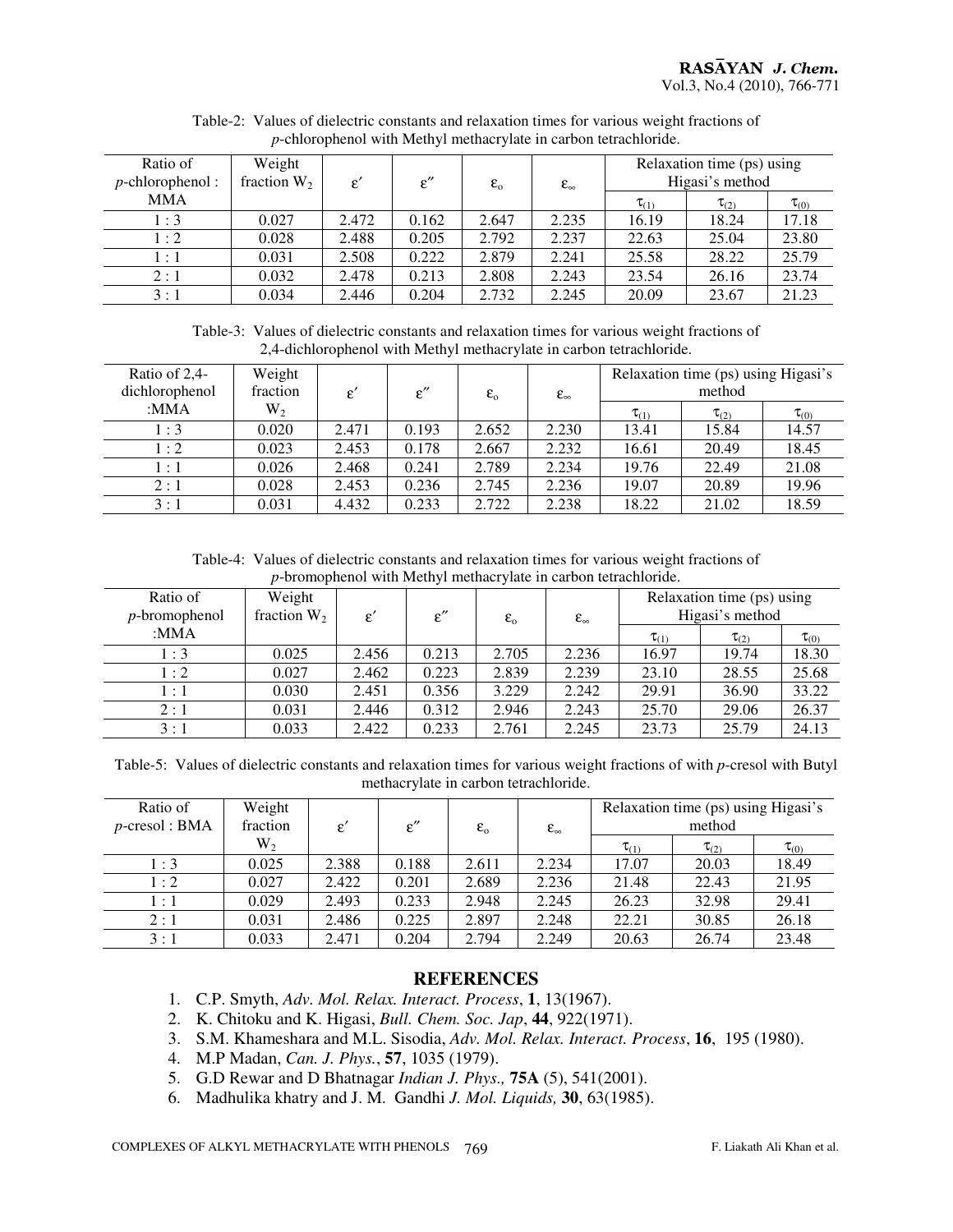- 7. S.W. Tucker, S. Walker, *Trans. Faraday Soc.,* (GB) **62**, 2690 (1966).
- 8. F. Liakath Ali Khan, P. Sivagurunathan, and S.C Mehrotra, *Acta Phys.- chim. Sin.,* **23(5)**, 709 (2007).
- 9. F. Liakath Ali Khan, P. Sivagurunathan, and J. Asghar, *Indian J. Pure and Appl. Phys.,* **46**, 54 (2008).
- 10. F. Liakath Ali Khan, and P. Sivagurunathan, *Phys. Chem. Liq*., **46,** 504(2008).
- 11. F. Liakath Ali Khan, P. Sivagurunathan, and J. Asghar, *Indian J. Pure and Appl. Phys.,* **46**, 12 (2008)
- 12. Sivagurunathan P, Dharmalingam and Ramachandran K, *Indian J. Phys.*, **79,** 1403(2005).
- 13. K. Higasi, Y Koga, and M Nakamura, *Bull Chem. Soc Japan*, **44**, 988(1971).
- 14. N. Srinivasan, S. Kumar, and S. Krishna, *Indian J. Pure and Appl. Phys.,* **41**, 876 (2003).
- 15. S.K. Saxena, and M.C saxena, *Ind. J. Pure. Appl. Phys.,* **19**, 550 (1981).
- 16. R.M. Shirke, A. Chaudhari, and N, M. More, *J. Chem. Eng. Data***, 45**, 917 (2000).
- 17. R.M. Shirke, A. Chaudhari, and N, M. More, *J. Mol. Liq*., **94,** 27 (2001).
- 18. A. Chaudhari, N, M. More, and R.M. Shirke, *J. Sol. Chem*., **31,** 305(2002).
- 19. T. Kalaivani, S. Kumar, and S. Krishna, *Indian J. Chem*., **43A**, 291(2004).
- 20. C.P Smyth, H. Ratajczak, and W.J. Orville-Thomas, *Molecular Interactions*, *Vol. II, Wiley, New york.* (1981).

[RJC-664/2010]

| Table-6: Values of dielectric constants and relaxation times for various weight fractions, |  |
|--------------------------------------------------------------------------------------------|--|
| <i>p</i> -chlorophenol with Butyl methacrylate in carbon tetrachloride.                    |  |

| Ratio of<br>$p$ -chlorophenol | Weight<br>fraction | $\varepsilon'$ | $\varepsilon''$ | $\varepsilon_{0}$ | $\epsilon_{\infty}$ |              | Relaxation time (ps) using<br>Higasi's method |              |
|-------------------------------|--------------------|----------------|-----------------|-------------------|---------------------|--------------|-----------------------------------------------|--------------|
| : BMA                         | $W_2$              |                |                 |                   |                     | $\tau_{(1)}$ | $\tau_{(2)}$                                  | $\tau_{(0)}$ |
| 1:3                           | 0.030              | 2.347          | 0.172           | 2.622             | 2.238               | 20.60        | 27.01                                         | 23.58        |
| 1:2                           | 0.032              | 2.395          | 0.197           | 2.857             | 2.241               | 26.19        | 39.62                                         | 32.21        |
| 1:1                           | 0.035              | 2.475          | 0.248           | 3.115             | 2.248               | 38.42        | 43.58                                         | 40.92        |
| 2:1                           | 0.036              | 2.438          | 0.221           | 2.918             | 2.250               | 34.08        | 36.51                                         | 35.27        |
| 3:1                           | 0.039              | 2.423          | 0.213           | 2.832             | 2.252               | 31.83        | 32.42                                         | 32.31        |

Table-7: Values of dielectric constants and relaxation times for various weight fractions of 2,4-dichlorophenol with Butyl methacrylate in carbon tetrachloride.

| Ratio of $2,4$ -<br>dichlorophenol | Weight<br>fraction | £.    | $\varepsilon''$ | $\varepsilon_{0}$ | $\epsilon_{\infty}$ |              | Relaxation time (ps) using Higasi's<br>method |              |
|------------------------------------|--------------------|-------|-----------------|-------------------|---------------------|--------------|-----------------------------------------------|--------------|
| : BMA                              | $W_2$              |       |                 |                   |                     | $\tau_{(1)}$ | $\tau_{(2)}$                                  | $\tau_{(0)}$ |
| $\therefore$ 3                     | 0.026              | 2.288 | 0.154           | 2.501             | 2.234               | 19.12        | 23.36                                         | 21.13        |
| $1:2^{-}$                          | 0.028              | 2.355 | 0.167           | 2.621             | 2.235               | 22.20        | 26.90                                         | 24.44        |
| 1:1                                | 0.031              | 2.568 | 0.211           | 3.008             | 2.240               | 32.39        | 35.21                                         | 33.77        |
| 2:1                                | 0.032              | 2.453 | 0.208           | 2.822             | 2.241               | 24.39        | 29.96                                         | 27.03        |
| 3:1                                | 0.033              | 2.378 | 0.201           | 2.674             | 2.243               | 21.62        | 24.87                                         | 23.19        |